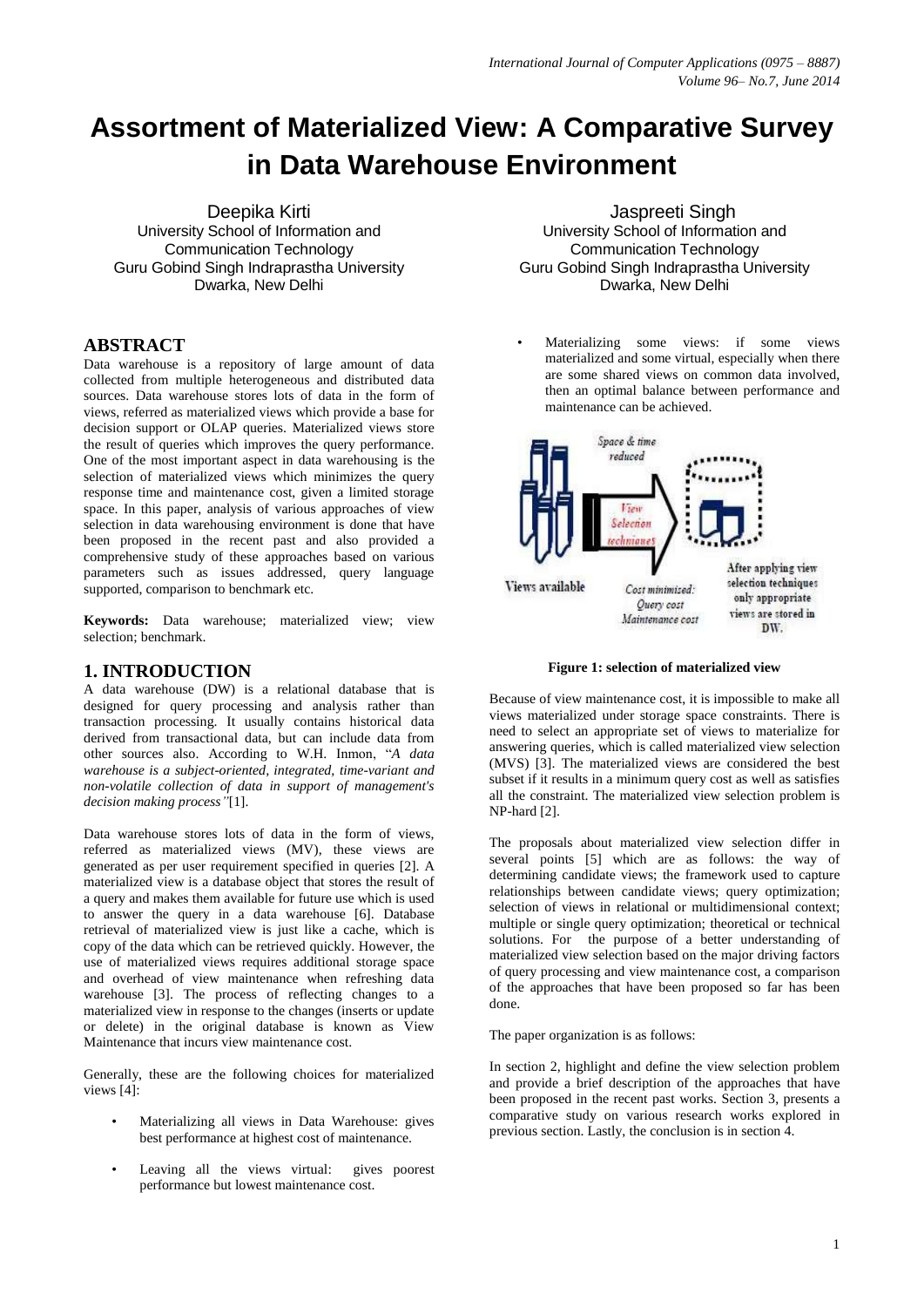# **2. STATE- OF- ART**

In this section, a brief description of various approaches designed for effective view selection in the recent past is given. From the beginning of data warehouse evolution, the main concern has been problem of view selection.

The most important issue while designing a data warehouse is to identify and store the most appropriate set of materialized view in data warehouse. Materialization of all views is not possible due to memory space and time constraints [11]. The main aim of view selection problem is to minimize either one of the constraint or a cost function (query processing cost and view maintenance cost)[7]. Hence, view selection problem is defined as a process of identifying and selecting a group of materialized views that are most closely associated to user defined requirements in the form of queries in order to minimize the query response time, maintenance cost and query processing time under certain resource constraints. This involves the optimization of two costs included in materialization of views: query processing cost and materialized view maintenance cost.

In [6] a framework is presented that automatically selects the materialized views and indexes for SQL databases. It has been implemented for performance tuning in SQL Server 2000.

Authors in [3] explore the use of an evolutionary algorithm for materialized views selection based on multiple global processing plans for queries. Also hybrid evolutionary algorithm is applied to solve three related problems i.e. query optimization, choose best global processing plan from multiple global processing plan and select materialized view from given global processing plan.

*A VRDS algorithm* [7] is developed for selecting views in data warehousing environment and also developed a framework based on view relevance.

In [2] AND /OR graph based approach is developed which handle the view selection problem in data cubes present in data warehouse by taking an example of TPC-D benchmark database. Authors have also proposed an optimization algorithm to select certain views.

Another graph based approach has been discussed in [8] in order to select a set of views for special cases under disk space and maintenance cost constraints. AND view graph have been discussed to evaluate the global plan for queries and OR view graphs focus on data cubes. Authors have proposed greedy heuristic based algorithm to handle the same.

In [36] authors developed a competitive A\* algorithm for selection of materialized views under disk space constraint. In this paper, authors defined a new H-function, which guarantees to find the optimal solution, NIBS order is proposed to insert views during A\* search, developed two powerful pruning techniques and two novel sliding techniques. And in [9] author revisit the problem of materialized view selection under disk space constraint. A new competitive A\* algorithm is proposed and shows experimentally that new algorithm is powerful and efficient, and flexible approach.

The authors in [10] have used clustering techniques for computation of reduced tables and then materialized views are computed based on these reduced tables . Also presented a clustering based algorithm named as *ASVMRT*.

An approach to solve the issue of balancing the trade-off between performance and view maintenance [11]. The Authors have presented a two phase optimization technique (2PO) which is combination of simulated annealing (SA) and iterative improvement (II), using multiple view processing plan (MVPP).

The authors in [4] focus on reducing the cost of views refreshment on the basis of greedy algorithm and dynamic selection problem. In contrast to greedy algorithm, the application of views refreshment can be more suitable to queries. In contrast to dynamic selection algorithm, the strategy of materializing views based on cache updating can avoid the frequent substitution of views in the materialized view set, which can lower the efficiency.

A new approach for materialized view selection based on parallel simulated annealing(PSA) is presented in [12] that selects views from an input MVPP. The PSA algorithm approach generates solutions lesser than the heuristic algorithm. Authors experimentally shows that PSA provides significant improvement in the quality of the obtained set of materialized views as compared to heuristic method and sequential SA.

*A MA based algorithm*, based on memtic algorithm(MA) is presented in [13]. The memtic algorithm has been successfully applied to several NP-Hard combinatorial optimization problems and efficiency of the algorithm has been confirmed. Experiment result shows that the proposed algorithm performs better than heuristic algorithm and genetic algorithm.

Another approach for fast materialized view selection in distributed environment is node selection algorithm[14]. This algorithm shows that it performs better for query processing as compared to other materialized view selection strategies.

An approach based on metaheuristic cooperation is presented in [15]. This study shows that, the meta heuristic cooperation offers: very good performance ratio with an exact algorithm for reduced problem size; better result than the individual metaheuristics,; scalable approach.

In[16] authors have proposed a framework for candidate view selection using I-Mine algorithm, Index Support for item set mining to mine the frequent queries.

In *EMVSDIA* algorithm[17], authors have implemented dynamic adjustment for static materialized views selection algorithm. The authors have conducted experiments to prove reduction of search space and time consumption.

In [18], author presents two algorithms to generate MVPP: one to generate a feasible solution expeditiously and the other provides an optimal solution by mapping the optimal MVPP generation problem as a 0-1

A method to select materialized view using top-k query algorithm is presented in [19]. The selection is based on the query frequency, view storage space and maintenance cost. The authors have experimentally shown that top-k query algorithm has a better performance than heuristic algorithm for lineage tracing query.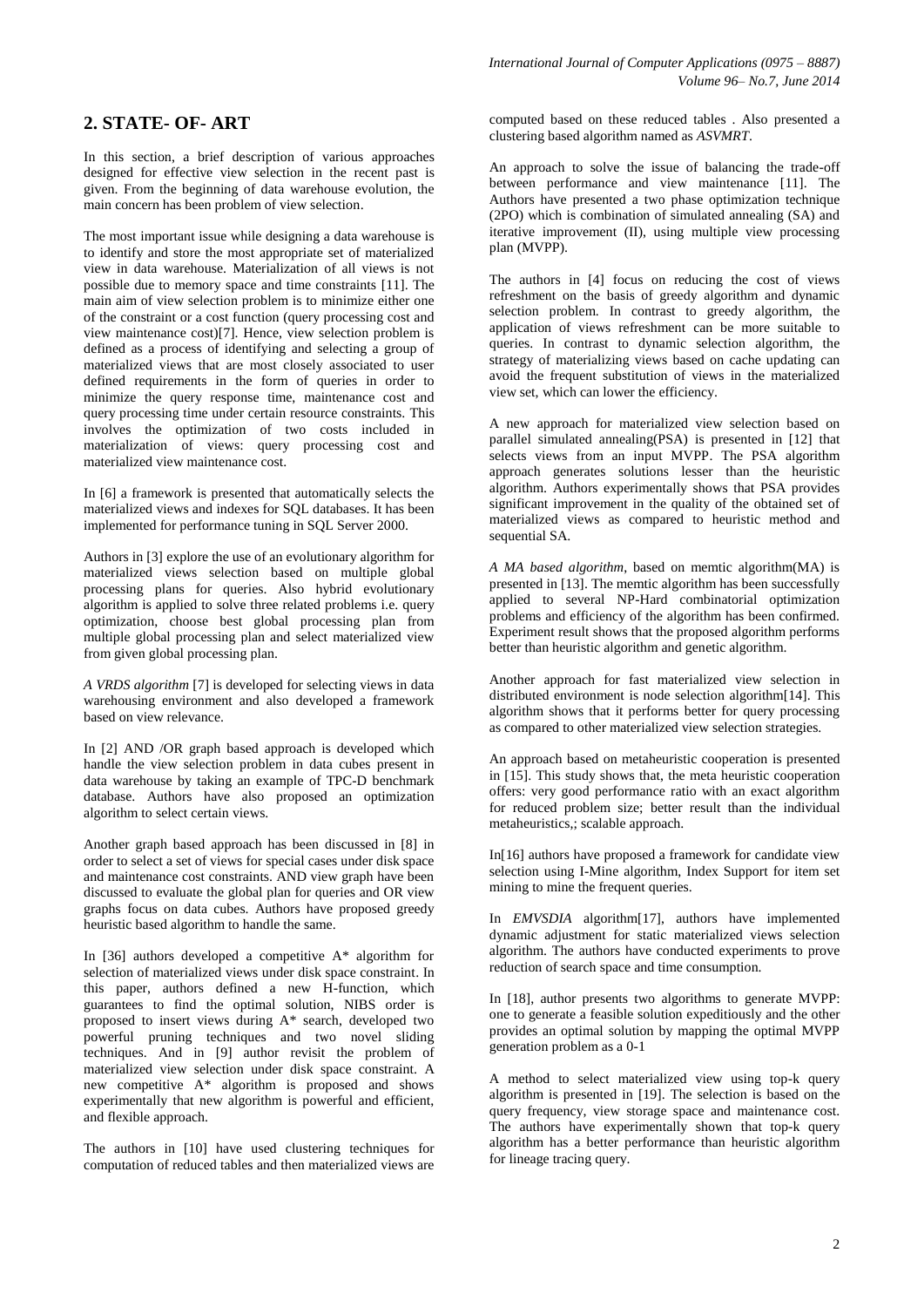An algorithm of view selection to materialize in specialized data warehouse on the basis of data domain information is developed in [20]. The purpose of the algorithm is to minimize the materialization cost by selecting an optimal set of materialized view constrained by actual space from candidate view subsets.

A framework is proposed in [21] to provide an optimized version of view selection problem which intend to give the best combination of low query processing cost, low view maintenance cost and good query response.

## **3. COMPARITIVE STUDY**

The analysis of the various research works done in the area of materialized views of data warehouse has been done on the basis of several parameters such as issues addressed, proposed work, query language supported, advantages, disadvantages, tools supported or implementation and comparison to benchmark. The analysis and comparative study presented in this paper summarizes various aspects of materialized views of data warehouse that helps in understanding them in a convenient manner. This tabular comparison is presented in the reverse chronological order to understand the development in this area and shows the evolution for the same.

| Table 1: comparision of various research work |  |  |  |  |
|-----------------------------------------------|--|--|--|--|
|-----------------------------------------------|--|--|--|--|

| <b>Features</b>                  | <b>Issues</b>             | <b>Proposed</b>      | Query           | <b>Advantages</b>      | <b>Disadvantag</b> | <b>Tools</b>               | Compariso         |
|----------------------------------|---------------------------|----------------------|-----------------|------------------------|--------------------|----------------------------|-------------------|
|                                  | <b>Addressed</b>          | Work                 | Languag         |                        | es                 | Supported/                 | $\mathbf n$<br>to |
|                                  |                           |                      | e               |                        |                    | Implementatio              | <b>Benchmar</b>   |
|                                  |                           |                      | <b>Supporte</b> |                        |                    | $\mathbf n$                | $\bf k$           |
|                                  |                           |                      | d               |                        |                    |                            |                   |
| <b>Authors</b>                   |                           |                      |                 |                        |                    |                            |                   |
|                                  |                           |                      |                 |                        |                    |                            |                   |
| Jogekar &<br>ashish              | Query                     | <b>MVS</b>           | Not             | Finer query            | Removes            | Not addressed              | Not done          |
| Mohd. (2013) [22]                | response                  | framework            | addressed       | response               | Low<br>access      |                            |                   |
|                                  | time+ query               | +algorithm           |                 | time.                  | frequency          |                            |                   |
|                                  | processing                | preservation         |                 | reduced                | materialized       |                            |                   |
|                                  | $cost + view$             | of<br>existing       |                 | total<br>cost          | views              |                            |                   |
|                                  | maintenanc                | Materialized         |                 | associate              |                    |                            |                   |
|                                  | $cost +$<br>e             | view<br>$^{+}$       |                 | with                   |                    |                            |                   |
|                                  | storage                   | materialized         |                 | materialized           |                    |                            |                   |
|                                  | constraint                | view                 |                 | view                   |                    |                            |                   |
|                                  |                           | maintenance          |                 |                        |                    |                            |                   |
| Suchyukorn &                     | $MVPP +$                  | Algorithm<br>for Re- | SQL<br>based    | Total query            |                    | TPC-H<br>databases of      | Done<br>$(TPC-H)$ |
| Auepanwiriyakul<br>$(2013)$ [23] | Common<br>sub             | optimization         |                 | processing<br>cost of  |                    | size 1GB                   | benchmark)        |
|                                  | expression                | improvement          |                 | <b>MVPP</b>            |                    |                            |                   |
|                                  | for                       | + cost model         |                 | reduced.               |                    |                            |                   |
|                                  | Materialize               | for MVS              |                 | materialized           |                    |                            |                   |
|                                  | d View                    |                      |                 | view                   |                    |                            |                   |
|                                  | Selection                 |                      |                 | maintenance            |                    |                            |                   |
|                                  |                           |                      |                 | cost reduced           |                    |                            |                   |
| Jiyun Li, Xin Li &               | Query                     | Materialized         | <b>Not</b>      | Better query           |                    | Implemented                | Not done          |
| Juntao Lu (2012)                 | frequency,                | view                 | addressed       | performance            |                    | in Java in                 |                   |
| [19]                             | view                      | selection            |                 | than                   |                    | windows                    |                   |
|                                  | storage<br>space,         | using Top-k<br>query |                 | heuristic<br>algorithm |                    | Server, SQL<br>Server 2008 |                   |
|                                  | maintenanc                | algorithm            |                 | for lineage            |                    |                            |                   |
|                                  | e cost                    |                      |                 | tracing                |                    |                            |                   |
|                                  |                           |                      |                 | query                  |                    |                            |                   |
| Nalini,                          | Query                     | Use of I-            | Java,           | Can mine               | I-Mine index       | SQL Server 8               | Not done          |
| Kumaravel, Rangaraj              | response                  | Mine                 | SQL             | frequent               | needs to be        |                            |                   |
| an (2011) [16]                   | $time +$                  | algorithm $+$        |                 | queries in             | rematerialize      |                            |                   |
|                                  | space                     | index                |                 | less                   | when               |                            |                   |
|                                  | $constant +$              | Support for          |                 | computation            | transactional      |                            |                   |
|                                  | query                     | item set             |                 | time                   | database is        |                            |                   |
|                                  | frequency<br>consideratio | mining               |                 |                        | updated            |                            |                   |
|                                  | n                         |                      |                 |                        |                    |                            |                   |
| Abdelmajid                       | Optimizatio               | Approach             | <b>Not</b>      | Offer better           | Deals only         | Not addressed              | Not done          |
| boukra_Sadek                     | n of                      | based on             | addressed       | result than            | with response      |                            |                   |
| Bourobi (2011) [15]              | response                  | meta-                |                 | individual             | time               |                            |                   |
|                                  | time                      | heuristic            |                 | metaheuristi           |                    |                            |                   |
|                                  |                           | cooperation          |                 | c, scalable            |                    |                            |                   |
|                                  |                           |                      |                 | approach               |                    |                            |                   |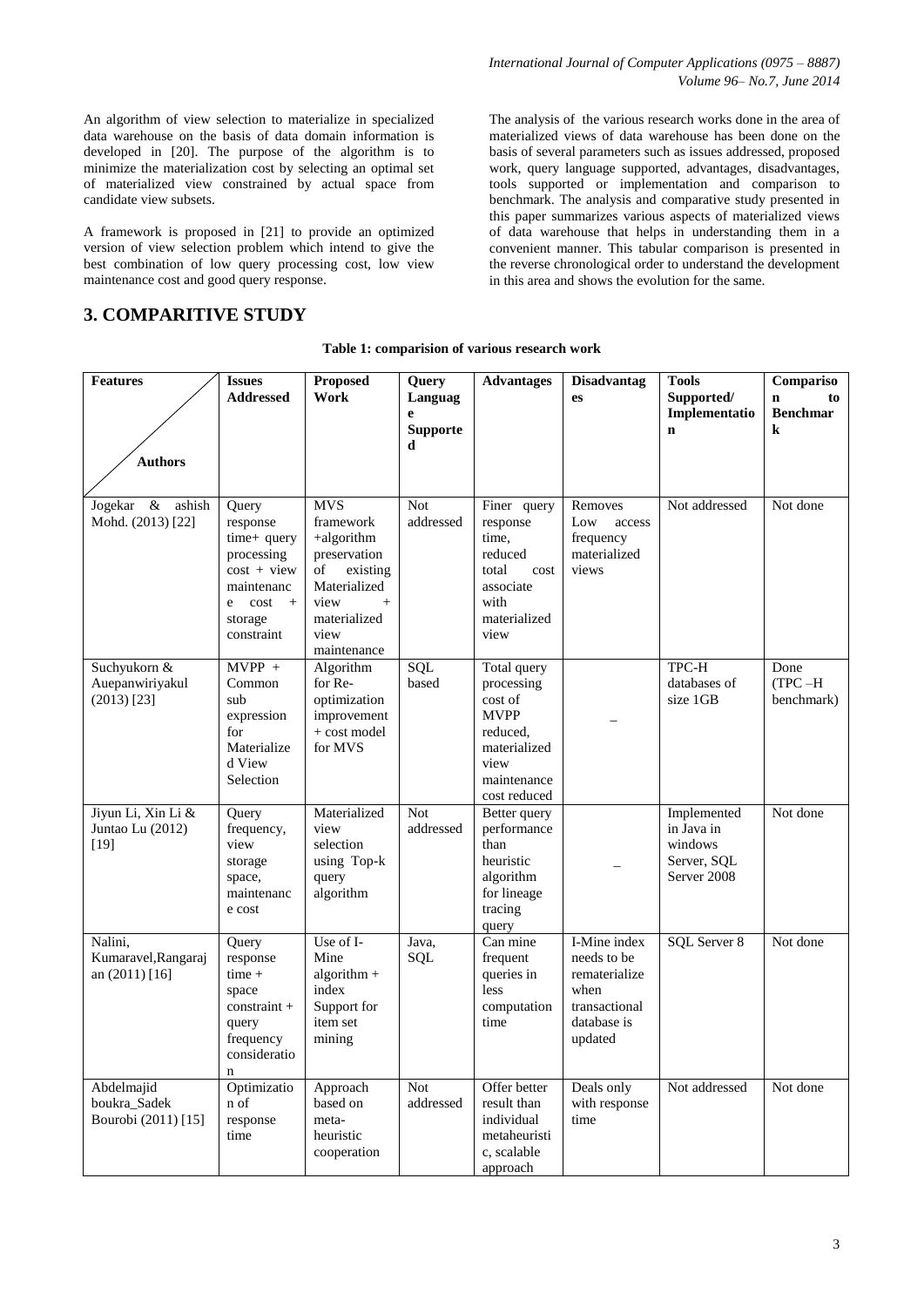| KV Badmaeva<br>(2011)<br>$[20]$                                          | Optimal set<br>of<br>materialized<br>view<br>constrained<br>by actual<br>space from<br>candidate<br>view subset | Algorithm of<br>view<br>selection for<br>materializatio<br>$\mathbf n$                                | <b>Not</b><br>addressed | Support the<br>administrato<br>r by<br>proactive<br>method of<br>materialized<br>view<br>selection in<br>specialized<br>data<br>warehouse,<br>designing<br>cost reduced | Depend upon<br>data domain<br>character                                                            | Not addressed                | Not done                     |
|--------------------------------------------------------------------------|-----------------------------------------------------------------------------------------------------------------|-------------------------------------------------------------------------------------------------------|-------------------------|-------------------------------------------------------------------------------------------------------------------------------------------------------------------------|----------------------------------------------------------------------------------------------------|------------------------------|------------------------------|
| Karde & Thakare<br>$(2010)$ [14]                                         | Query cost<br>$+$<br>maintenanc<br>$e$ cost +<br>storage<br>space                                               | Algorithm<br>for creation<br>and<br>maintenance<br>of views $+$<br>algorithm for<br>node<br>selection | <b>Not</b><br>addressed | Query<br>performance<br>improved                                                                                                                                        | Only<br>distributed<br>environment<br>highlighted                                                  | Not addressed                | Not done                     |
| Xin Li, Xu Qain,<br>Junlin jiang, ziqiang<br>wang(2010) [24]             | Total<br>maintenanc<br>$e$ cost +<br>query<br>response<br>time                                                  | <b>SFL</b><br>algorithm for<br>Materialized<br>View<br>Selection                                      | <b>Not</b><br>addressed | Outperforms<br>greedy<br>heuristic<br>algorithm &<br>genetic<br>algorithm in<br>terms of<br>total<br>maintenance<br>cost, find<br>global<br>optimization<br>solution    |                                                                                                    | Not addressed                | Done<br>(TPC-D<br>benchmark) |
| Xiangquian Song &<br>Lin Gao (2010) [25]                                 | Sub optimal<br>selection in<br>global<br>search area                                                            | Ant colony<br>based<br>algorithm for<br>materialized<br>view<br>selection                             | <b>Not</b><br>addressed | Global<br>optimal<br>solution will<br>be found by<br>the feedback<br>of ACA<br>materialized<br>view<br>selection<br>algorithm                                           |                                                                                                    | Kingbase ES<br>v6.1 database | Not done                     |
| Seyed Hamid<br>Talebian & Sameem<br><b>Abdul Kareem</b><br>$(2010)$ [26] | Disk space<br>constraint                                                                                        | Multi<br>objective<br>view<br>selection<br>problem<br>using<br>lexicographic<br>Genetic<br>algorithm  | Not<br>addressed        | High degree<br>of<br>optimality<br>as compared<br>to optimal<br>solution                                                                                                | Does not<br>exhibit<br>excellent<br>diversity                                                      | Not addressed                | Not done                     |
| Ashadevi,<br>Balasubramanian &<br>Navneetham (2010)<br>$[21]$            | Maintenanc<br>e, storage of<br>most cost<br>effective<br>views to be<br>materialize                             | <b>OSVP</b><br>against<br><b>OCEMS</b> with<br>aid of time                                            | <b>Not</b><br>addressed | Low query<br>processing<br>and view<br>maintenance<br>cost in given<br>storage<br>space<br>constraint                                                                   | Only<br>maintenance<br>cost &<br>storage space<br>constraint<br>have been<br>taken into<br>account | Implemented<br>in java       | Not done                     |
| Zhou Zhang, Xia<br>Sun, Ziqiang wang<br>$[13]$                           | Cost<br>effective<br>view<br>selection<br>under<br>storage                                                      | MA<br>algorithm for<br>selecting<br>view                                                              | <b>Not</b><br>addressed | Faster<br>computation<br>$time +$<br>comparison<br>of GA space<br>constraint                                                                                            | Only optimal<br>research                                                                           | Not addressed                | Done<br>(TPC-D<br>benchmark) |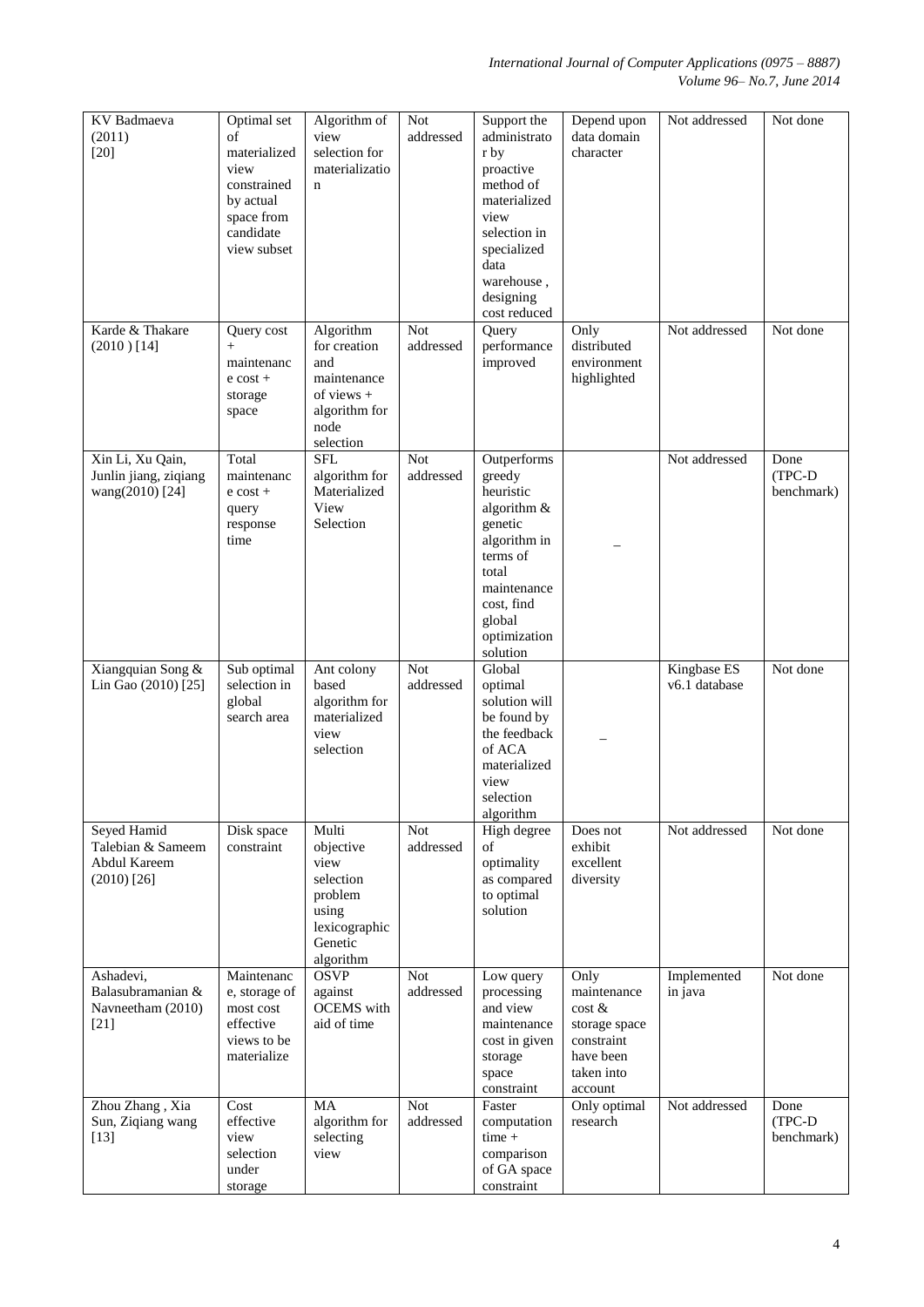|                                                                  |                                                                                                     |                                                                                     |                         | HA                                                                                                                                                          |                                                                                |                                                                                                         |                               |
|------------------------------------------------------------------|-----------------------------------------------------------------------------------------------------|-------------------------------------------------------------------------------------|-------------------------|-------------------------------------------------------------------------------------------------------------------------------------------------------------|--------------------------------------------------------------------------------|---------------------------------------------------------------------------------------------------------|-------------------------------|
| Lijuan, Xuebin,<br>Linshuang & Qian<br>$(2009)$ [17]             | Search<br>space and<br>time<br>consumptio<br>$\mathbf n$<br>consideratio<br>n for view<br>selection | <b>EMVSDIA</b><br>algorithm                                                         | SQL<br>based            | algorithm<br>Reduces<br>search space<br>and time<br>consumption                                                                                             |                                                                                | Windows 2003<br>server,<br>Database<br>platform SQL<br>server 2005                                      | Not done                      |
| Dhote & Ali<br>(2009) [8]                                        | Selection of<br>views to<br>minimize<br>query<br>response<br>time                                   | AND/OR<br>$DAG +$<br>Optimization<br>algorithm                                      | SQL<br>based            | Heuristic<br>based<br>algorithm                                                                                                                             | Does not<br>work well for<br>some cases,<br>works only<br>on lattice           | Not addressed                                                                                           | Done                          |
| Ziyu lin, Dong qing<br>yang, song & wang<br>$(2007)$ [27]        | <b>MVS</b><br>$+$ overall<br>query<br>performanc<br>e                                               | User oriented<br>method for<br>MVS called<br><b>SOMES</b>                           | <b>Not</b><br>addressed | <b>Better</b><br>performance<br>for view<br>selection<br>problem                                                                                            |                                                                                | Implemented<br>in $C++$ , $HP$<br>Proliant DL585<br>Server,<br>windows<br>server 2003 $&$<br>oracle 10g | Not done                      |
| Derakshan, stantic,<br>korn & Dehne<br>$(2007)$ [12]             | Minimized<br>view<br>maintenanc<br>e and query<br>processing<br>cost                                | Materialized<br>view<br>selection<br>using parallel<br>simulated<br>annealing       | SQL<br>based            | Increased<br>the quality<br>of obtained<br>sets of<br>materialized<br>view,<br>improvemen<br>t in query<br>processing<br>time & view<br>maintenance<br>cost | Trapped to<br>local<br>minimum                                                 | Implemented<br>in $C_{++}$ , SUN<br>microsystems<br>v20 dual AMD<br>Opteron 2.6<br>GHz with 4GB<br>RAM  | Not done                      |
| Aouiche, Emmanuel<br>jouve & Darmount<br>$(2006)$ <sup>[5]</sup> | Automatic<br>strategy for<br>materialized<br>view<br>selection                                      | Framework<br>for<br>materialize<br>view<br>selection that<br>exploits<br>clustering | <b>Not</b><br>addressed | Efficiently<br>share the<br>available<br>storage<br>space<br>between<br>indexes and<br>views                                                                | Performs<br>static<br>optimization<br>only                                     | 1GB data<br>warehouse $+$<br>oracle $9i + 2.4$<br><b>GHz PC</b>                                         | Done<br>(ad-hoc<br>benchmark) |
| Gui shang Yin &<br>Xiang Yu, Liandong<br>Lin $(2007)$ [4]        | Reduced<br>time of<br>response<br>time                                                              | Strategy on<br>materialize<br>view<br>selection<br>based on<br>cache<br>updating    | <b>Not</b><br>addressed | Strategy of<br>ad-hoc<br>adjustment,<br>improves<br>the<br>efficiency of<br>the system,<br>avoid<br>repeating<br>computation<br>${\bf S}$                   | Efficiency<br>decreased                                                        | Not addressed                                                                                           | Not done                      |
| Phuboonob and<br>auepanwiri yakul<br>$(2007)$ [11]               | Addresses<br>the trade off<br>between<br>performanc<br>e and view<br>maintenanc<br>e                | Two phase<br>optimization,<br>a<br>combination<br>of PSA and<br><b>MVPP</b>         | SQL<br>based            | Provides a<br>better result<br>than<br>deterministi<br>c algorithm<br>and<br>simulated<br>annealing<br>algorithm                                            | Only query<br>response time<br>factor has<br>been made as<br>the main<br>focus | TPC-H<br>database of<br>size 1GB                                                                        | Done<br>(TPC-H<br>benchmark)  |
| Jing Li, Yao wang,<br>qiang liu(2006) [28]                       | Query<br>$frequency +$<br>source data                                                               | Information<br>content +<br>density based                                           | Not<br>addressed        | Efficiency<br>transmission<br>of data                                                                                                                       | Focus only on<br>selecting<br>spatial tuples                                   | Not addressed                                                                                           | Not done                      |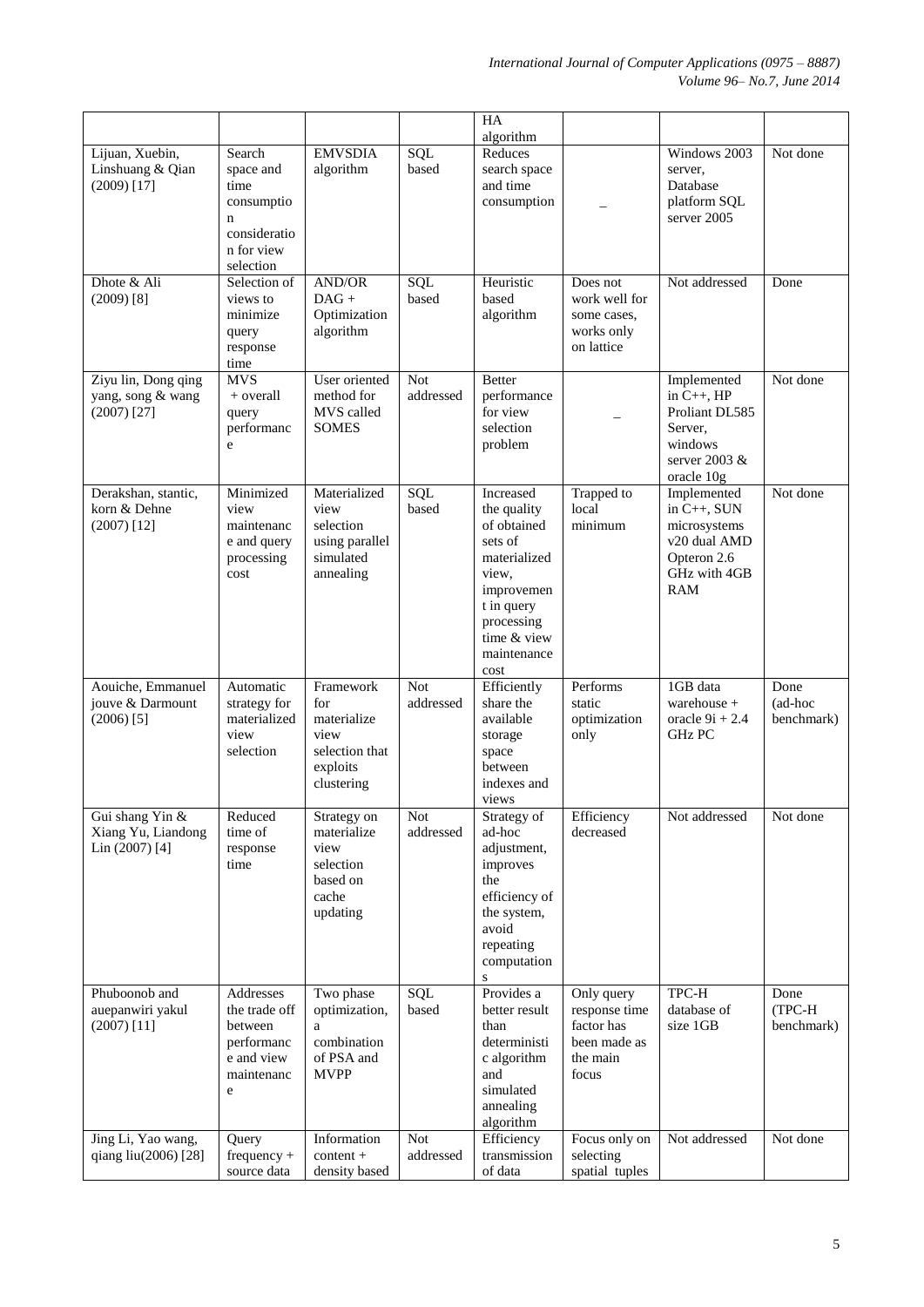|                                                              | $+$ spatial<br>Complexity                                                                                                                     | selective<br>materializatio<br>n                                                                              |                           |                                                                                                                                               |                                                                                                                 |                                                     |                             |
|--------------------------------------------------------------|-----------------------------------------------------------------------------------------------------------------------------------------------|---------------------------------------------------------------------------------------------------------------|---------------------------|-----------------------------------------------------------------------------------------------------------------------------------------------|-----------------------------------------------------------------------------------------------------------------|-----------------------------------------------------|-----------------------------|
| Gang gou, Jeffrey<br>Xu Yu & Hongjun<br>Lu (2006) [9]        | View<br>selection<br>under disk<br>space<br>constraint                                                                                        | $A^*$ algorithm                                                                                               | <b>Not</b><br>addressed   | High<br>solution<br>quality, high<br>running<br>performance<br>, high<br>flexibility                                                          | Find optimal<br>solutions only<br>when S is<br>small                                                            | Not addressed                                       | Not done                    |
| &<br>Yang<br>Chung(2006) [10]                                | Attribute<br>value<br>density<br>$^{+}$<br>clustered<br>tables<br>$^{+}$<br>selection of<br>views based<br>on clustered<br>/reduced<br>tables | <b>ASVMRT</b><br>Algorithm<br>for<br>view<br>selection                                                        | SQL<br>based              | Faster<br>computation<br>time,<br>Reduced<br>storage<br>1.8<br>space,<br>times<br>performance<br>better<br>than<br>conventional<br>algorithms | Maintenance<br>of<br>reduced<br>tables<br>not<br>addressed,<br>updating<br>reduced<br>tables needs<br>attention | In<br>pubs<br>database<br>$+$<br><b>ETRI</b>        | Not done                    |
| Gupta & Mumick<br>$(2005)$ [2]                               | View<br>selection<br>under disk<br>space<br>constraint                                                                                        | <b>AND/OR</b><br>view graphs<br>+ greedy<br>heuristic<br>based<br>algorithm                                   | SQL<br>based              | Optimal<br>solution for<br>special cases<br>$+$<br>polynomial<br>time<br>heuristics                                                           | Approximatio<br>n concerns<br>not addressed<br>$+$ problem in<br>AND view<br>graph not NP-<br>hard              | Not addressed                                       | Done                        |
| Valluri, Vadapalli,<br>Karlapalem<br>$(2002)$ <sup>[7]</sup> | Minimizatio<br>n of total<br>query<br>processing<br>cost                                                                                      | Framework<br>based on<br>view<br>relevance +<br><b>VRDS</b><br>algorithm to<br>minimize<br>processing<br>cost | <b>Not</b><br>addressed   | Better than<br>greedy and<br>MVPP,<br>strikes a<br>balance<br>between<br>query<br>processing<br>and view<br>maintenance<br>cost               | Optimality<br>could have<br>been more                                                                           | Not addressed                                       | Not done                    |
| Zhang, yao & jian<br>yang<br>$(2001)$ [3]                    | Query<br>Optimizatio<br>$n + Multiple$<br>query<br>optimizatio<br>$n +$<br>materialized<br>view<br>selection                                  | Combination<br>of heuristic<br>and<br>evolutionary<br>algorithm                                               | Not<br>addressed          | Gives better<br>performance<br>than both<br>heuristic and<br>evolutionary<br>algorithm,<br>performed<br>alone                                 | Trade-off<br>between<br>computation<br>time and cost<br>saving has<br>not been<br>answered                      | SUN OS $5.5 +$<br>GAlib +<br>simulation<br>software | Done                        |
| Aggarwal,<br>Chaudhari &<br>Narasayya<br>$(2000)$ [6]        | Automated<br>view and<br>index<br>selection                                                                                                   | Framework<br>for index and<br>view<br>selection +<br>Candidate<br>selection &<br>enumeration<br>technique     | $\overline{SQL}$<br>based | Robust tool<br>$support +$<br>Both<br>indexes $\&$<br>view<br>Selected                                                                        | Only a part of<br>physical<br>design space<br>addressed                                                         | <b>SQL Server</b><br>2000                           | Done<br>(TPC-H<br>Benchmark |

# **4. CONCLUSION**

In this paper, an analysis of different approaches proposed by the research community to deal with selection of materialized views in data warehouse environment has been done. Most of the techniques in materialized view selection mainly focus on reducing the total cost associated with the materialized view i.e. total query processing cost and maintenance cost which improves the query performance and select the views to

materialize in a way that query response time also reduced under storage space constraint. These techniques have been examined on various parameters such as issues addressed, query language supported, comparison to benchmark etc. and provided a comparative study in a tabular manner. From the reverse chronology of study work of researchers in this area, it has been observed that as the recent proposals have tried to address the issues which were not resolved by earlier approaches, thereby semantically enriching this area. This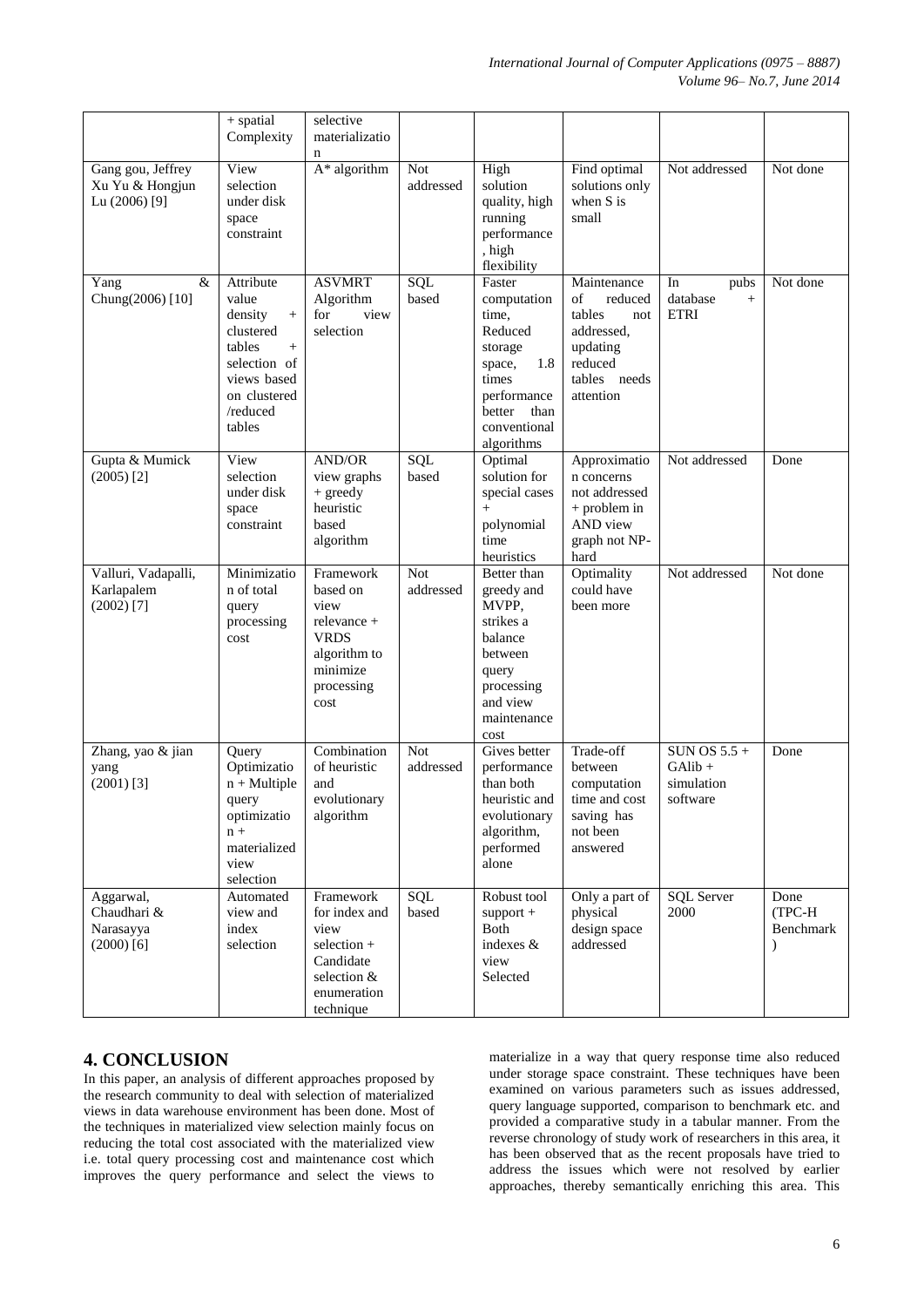study work summarizes the research work done in the best possible manner.

### **5. FUTURE WORK**

In this paper, comparison of various research work based on several parameters has been provided. As future work, direct this research towards various strategies of view adaptation and synchronization and batch oriented view maintenance strategies. A thorough investigation of methodologies to handle materialized view in highly distributed environments for query processing and analysis seems worth attention.

#### **6. ACKNOWLEDGMENT**

My sincere thanks to my honourable guide Ms. Jaspreeti Singh and others who have contributed towards the preparation of the paper.

#### **7. REFERENCES**

- [1] W. H. Inmon, Building the data warehouse, 2nd edition, John Wiley and Sons, Canada, ISBN: 0471-14161-5, 1996.
- [2] A. Gupta and I. Mumick, 'Selection of views to materialize in a data warehouse', IEEE Transactions on Knowledge and Data Engineering, Vol. 17, No. 1, pp. 24-43, 2005.
- [3] Chuan Zhang, Xin Yao and Jian Yang, 'An Evolutionary Approach to Materialized Views Selection in a Data Warehouse Environment', IEEE transactions on systems, man, and cybernetics-Part C: Applications And Reviews, Vol. 31, No. 3, pp. 282-294, 2001
- [4] Guisheng Yin, Xiang Yu and Liandong Lin, "Strategy of selecting Materialized view based on Cache updating", IEEE International conference on Integration Technology,2007.
- [5] Kamel Aouiche, Pierre-Emmanuel Jouve and Jerome Darmont, 'Clustering-Based Materialized View Selection in Data Warehouses', 10th East-European Conference on Advances in Databases and Information Systems (ADBIS06), Vol. 4125, pp. 81-95, 2006
- [6] S. Agrawal, S. Chaudhari and V. Narasayya, 'Automated selection of materialized views and indexes for SQL databases', Proceedings of 26th International Conference on Very Large Databases, Cairo, Egypt, 2000.
- [7] Satyanarayana R Valluri, Soujanya Vadapalli and Kamalakar Karlapalem, 'View Relevance Driven Materialized View Selection in Data warehousing Environment', Australian Computer Science Communications, Vol. 24, Issue 2, pp. 187-196, 2002.
- [8] C. A. Dhote and M. S. Ali, 'Materialized view selection in Data warehouse: A survey', Journal of Applied Sciences, Vol. 9, No. 3, pp. 401-414, ISSN 1812-5654, 2009
- [9] Gang Gou, Yu, J.X. and Hongjun Lu," A\* Search: An efficient and flexible approach to materialized view selection", IEEE Transactions on Applications and Reviews (Volume:36 , Issue: 3 ),2006.
- [10] Jin-Hyuk Yang and In-Jeong Chung, 'ASVMRT: Materialized View Selection Algorithm in Data Warehouse', International Journal of Information Processing Systems, Vol. 2, No. 2, pp. 67-75, 2006.
- [11] Jiratta Phuboonob and Raweewan Auepanwiriyakul, 'Two-Phase Optimization for Selecting Materialized Views in a Data Warehouse', World Academy of Science, Engineering and Technology, Vol. 19, pp. 277- 281, 2007.
- [12] Roozbeh Derakhshan, Bela Stantic, Othmar Korn and Frank Dehne, 'Parallel Simulated Annealing for Materialized View Selection in Data Warehousing Environments', 8th international conference on Algorithms and Architectures for Parallel Processing, pp. 121-132, ISBN: 978-3-540-69500-4, 2008.
- [13] Qingzhou Zhang, Xia Sun, Ziqiang Wang," An Efficient MA-Based Materialized Views Selection Algorithm", 2009 Iita International Conference On Control, Automation And Systems Engineering
- [14] P. Karde, and V. Thakare," Selection of materialized views using query optimization in database management: An efficient methodology", In International Journal of Management Systems, vol. 2.
- [15] Abdelmadjid Boukra and Sadek Bouroubi, 'Selection of views to materialize in data warehouse: A cooperative approach', Studia Informatica Universalis, Vol. 9, No. 2, pp. 19-37, 2011.
- [16] T. Nalini, A. Kumaravel and K. Rangarajan, 'An Efficient IMINE Algorithm for Materialized Views in a Data Warehouse Environment', International Journal of Computer Science Issues, Vol. 8, Issue 5, No 1, ISSN (Online): 1694-0814, 2011.
- [17] Zhou Lijuan, Ge Xuebin and Wang Linshuang,Shi Qian, 'Efficient Materialized View Selection Dynamic Improvement Algorithm', 6th International Conference on Fuzzy Systems and Knowledge Discovery, Vol. 7, pp. 294-297, 2009.
- [18] B. Ashadevi and R. Balasubramanian, 'Cost Effective Approach for Materialized Views Selection in Data Warehousing Environment', International Journal of Computer Science and Network Security, JC&T, Vol. 8 No. 10, pp. 236-242, 2008.
- [19] Jiyun Li, Xin Li and Juntao Lv, " Selecting Materialized View based on Top-K query algorithm for lineage tracing" , Third Global Congress on Intelligent Systems (GCIS), 2012
- [20] KV Badmaeva, "Algorithm of view selection for Materializing in specialized Data Warehouse", Proceedings of the 34th International Convention MIPRO, 2011.
- [21] B. Ashadevi, P. Navaneetham and R. Balasubramanian 'A Framework for the View Selection Problem in Data Warehousing Environment', International Journal on Computer Science and Engineering, Vol. 02, No. 09, pp. 2820-2826, 2010.
- [22] Ravindra N. Jogekar, Ashish Mohd, "Design and Implementation of Algorithms for Materialized View Selection and Maintenance in Data Warehousing Environment", International Journal of Emerging Technology and Advanced Engineering ISSN 2250- 2459, ISO 9001:2008 Certified Journal, Volume-3, Issue 9, 2013.
- [23] Boontita Suchyukorn and Raweewan Auepanwiriyakul, "Re-Optimization MVPP Using Common Sub expression